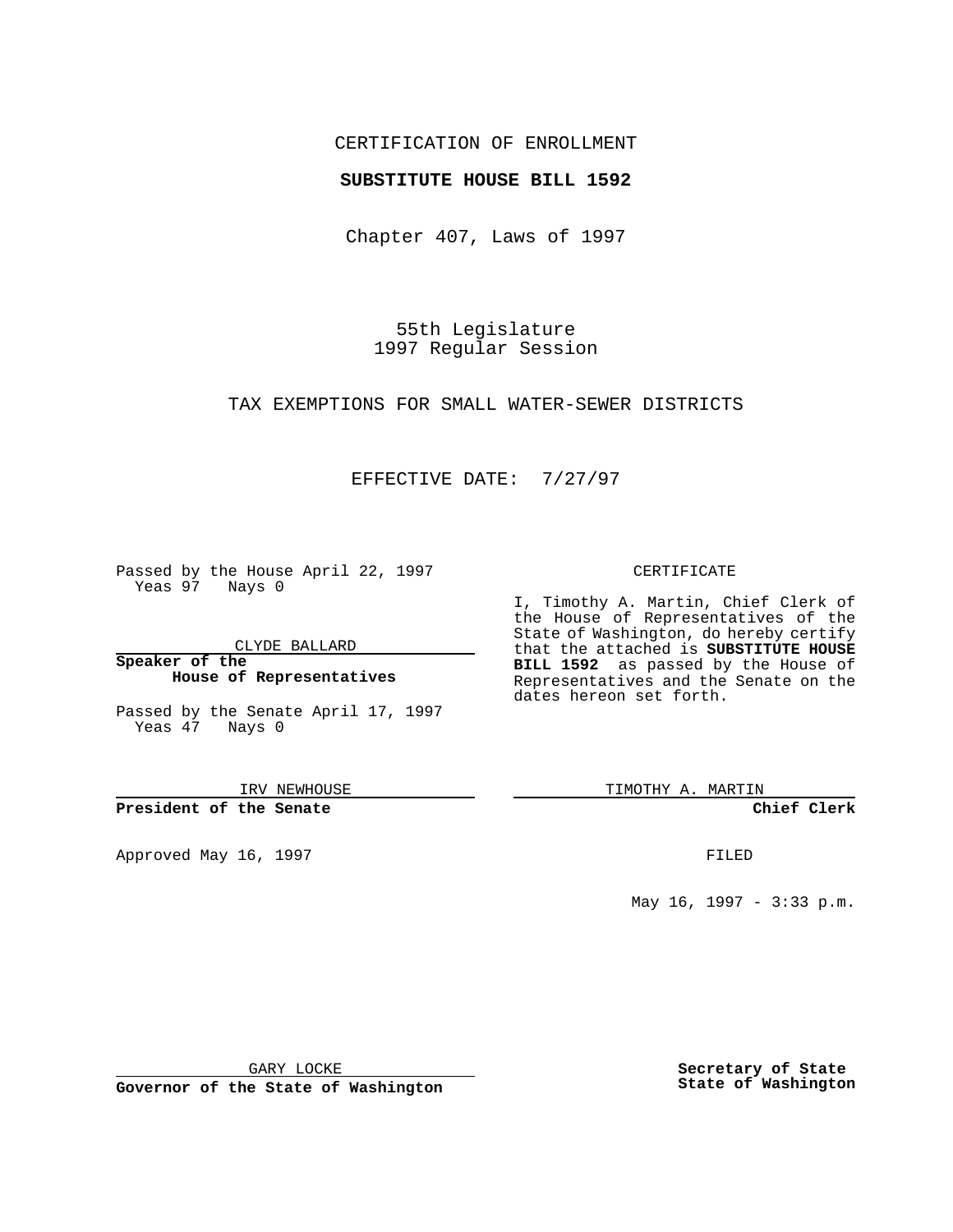# **SUBSTITUTE HOUSE BILL 1592** \_\_\_\_\_\_\_\_\_\_\_\_\_\_\_\_\_\_\_\_\_\_\_\_\_\_\_\_\_\_\_\_\_\_\_\_\_\_\_\_\_\_\_\_\_\_\_

\_\_\_\_\_\_\_\_\_\_\_\_\_\_\_\_\_\_\_\_\_\_\_\_\_\_\_\_\_\_\_\_\_\_\_\_\_\_\_\_\_\_\_\_\_\_\_

Passed Legislature - 1997 Regular Session

AS AMENDED BY THE SENATE

#### **State of Washington 55th Legislature 1997 Regular Session**

**By** House Committee on Finance (originally sponsored by Representatives Bush, Kastama, Mulliken, Regala, K. Schmidt, McDonald, Lantz, Robertson, Chandler, Poulsen, Talcott, Backlund, McMorris, Thompson, O'Brien, Linville, Dunn and Sheldon)

Read first time 03/10/97.

 AN ACT Relating to tax exemptions for small water districts and systems; adding a new section to chapter 82.04 RCW; adding a new section to chapter 82.16 RCW; creating a new section; and providing expiration dates.

5 BE IT ENACTED BY THE LEGISLATURE OF THE STATE OF WASHINGTON:

 NEW SECTION. **Sec. 1.** The legislature finds that encouraging water districts to better manage state water resources and encouraging satellite management of failing water systems is in the best interests of the people of Washington state. Continual updates of water quantity and quality, as mandated by federal and state agencies, have revealed that degradation of water quality exists in small water systems throughout the state and that satellite management and consolidation of small systems under a centralized management structure can best utilize existing resources available to assure safe, clean drinking water. The legislature further finds that costs involved in upgrading these small systems can be extremely burdensome to water customers and public water purveyors. With diminishing resources available to these small systems, the legislature finds that granting business and occupation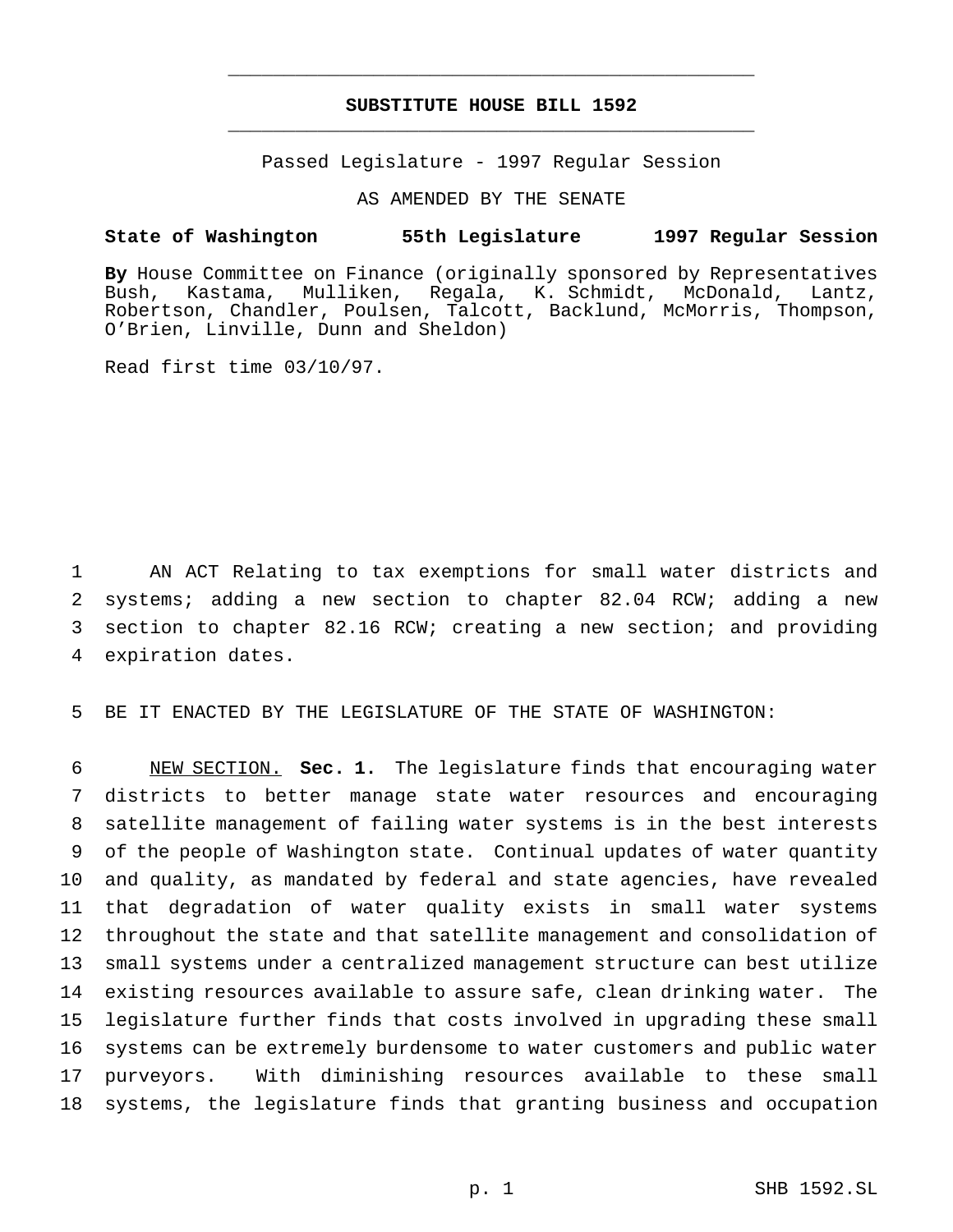and excise tax relief, under certain conditions, will assist smaller water districts to meet state and federal standards.

 NEW SECTION. **Sec. 2.** A new section is added to chapter 82.04 RCW to read as follows:

 (1) This chapter does not apply to amounts received for water services supplied by a water-sewer district established under Title 57 RCW that has been certified by the department of health as:

(a) Having less than one thousand five hundred connections; and

 (b) Charging residential water rates that exceed one hundred twenty-five percent of the state-wide average water rate.

 (2) This chapter does not apply to amounts received for water services supplied by a water system that has been certified by the department of health as:

 (a) Being operated or owned by a qualified satellite management agency under RCW 70.116.134;

(b) Having less than two hundred connections; and

 (c) Charging residential water rates that exceed one hundred twenty-five percent of the state-wide average water rate.

 (3) To receive an exemption under this section, the water system shall supply to the department of health proof that an amount equal to at least 90 percent of the value of the exemption shall be expended to repair, equip, maintain, and upgrade the water system.

 (4) The department of health shall certify to the department of revenue the eligibility of water districts and water systems under this section. In order to determine eligibility, the department of health may use rate information provided in surveys and reports produced by the association of Washington cities, an association of elected officials, or other municipal association to estimate a state-wide average residential water rate. The department of health shall update the estimated state-wide average residential water rate by July 1 of each year that this section remains in effect.

(5) This section expires July 1, 2003.

 NEW SECTION. **Sec. 3.** A new section is added to chapter 82.16 RCW to read as follows:

 (1) This chapter does not apply to amounts received for water services supplied by a water-sewer district established under Title 57 RCW that has been certified by the department of health as: